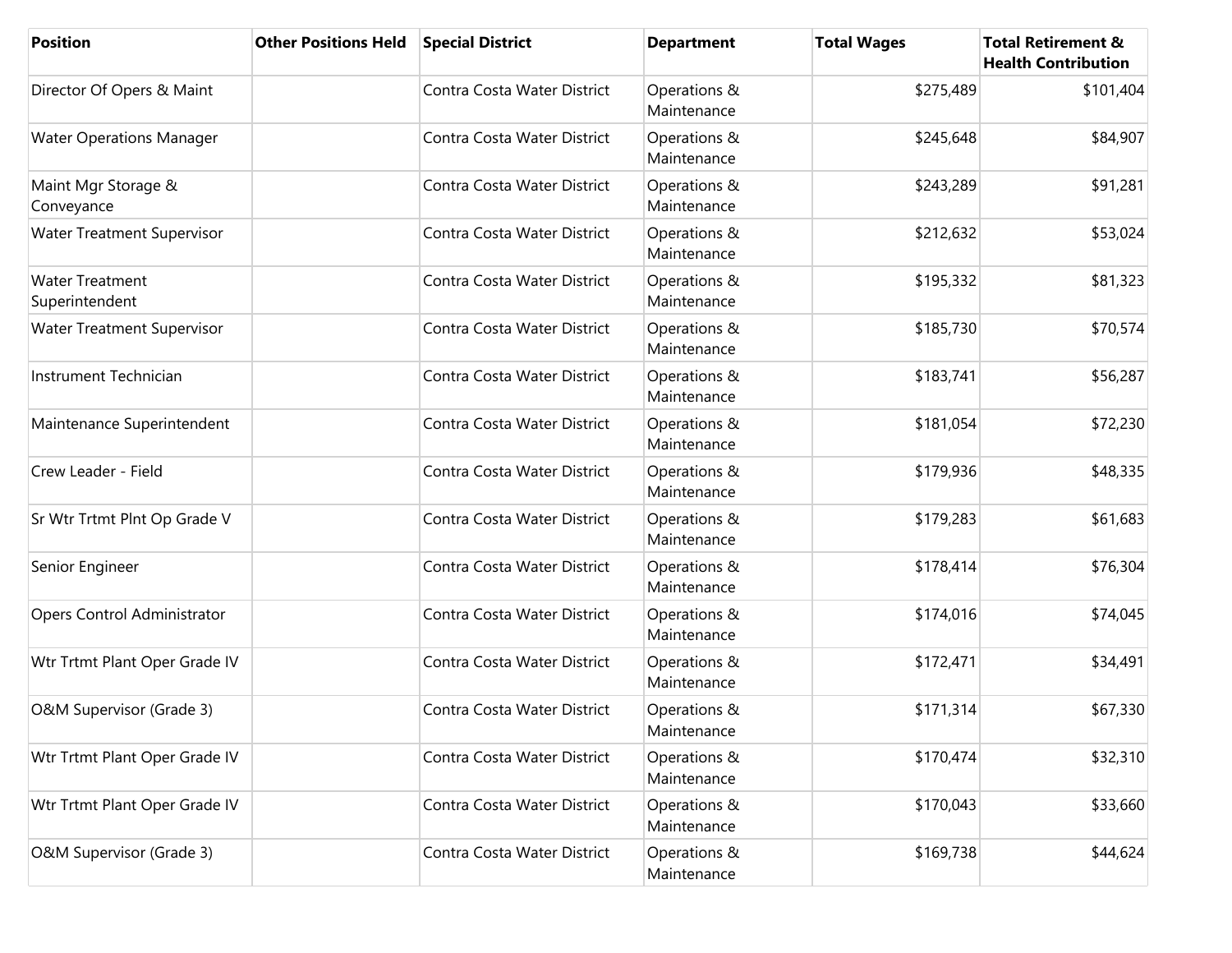| Wtr Trtmt Plant Oper Grade IV       | Contra Costa Water District | Operations &<br>Maintenance | \$169,035 | \$34,496 |
|-------------------------------------|-----------------------------|-----------------------------|-----------|----------|
| <b>Water Quality Superintendent</b> | Contra Costa Water District | Operations &<br>Maintenance | \$167,971 | \$75,782 |
| Wtr Trtmt Plant Oper Grade III      | Contra Costa Water District | Operations &<br>Maintenance | \$164,546 | \$42,144 |
| Wtr Trtmt Plant Oper Grade IV       | Contra Costa Water District | Operations &<br>Maintenance | \$162,497 | \$42,872 |
| Sr Wtr Trtmt Plnt Op Grade V        | Contra Costa Water District | Operations &<br>Maintenance | \$162,099 | \$55,305 |
| Instrumentation Engineer            | Contra Costa Water District | Operations &<br>Maintenance | \$161,258 | \$44,775 |
| Wtr Trtmt Plant Oper Grade IV       | Contra Costa Water District | Operations &<br>Maintenance | \$160,663 | \$58,470 |
| O&M Supervisor (Grade 3)            | Contra Costa Water District | Operations &<br>Maintenance | \$159,376 | \$51,052 |
| <b>Electrical Technician</b>        | Contra Costa Water District | Operations &<br>Maintenance | \$159,099 | \$33,578 |
| O&M Supervisor (Grade 3)            | Contra Costa Water District | Operations &<br>Maintenance | \$158,762 | \$54,790 |
| Wtr Trtmt Plant Oper Grade IV       | Contra Costa Water District | Operations &<br>Maintenance | \$157,742 | \$58,468 |
| O&M Supervisor (Grade 3)            | Contra Costa Water District | Operations &<br>Maintenance | \$157,216 | \$68,224 |
| Wtr Trtmt Plant Oper Grade IV       | Contra Costa Water District | Operations &<br>Maintenance | \$156,828 | \$58,478 |
| Maintenance Superintendent          | Contra Costa Water District | Operations &<br>Maintenance | \$156,244 | \$72,426 |
| Wtr Trtmt Plant Oper Grade IV       | Contra Costa Water District | Operations &<br>Maintenance | \$156,072 | \$58,478 |
| Wtr Trtmt Plant Oper Grade IV       | Contra Costa Water District | Operations &<br>Maintenance | \$156,025 | \$58,468 |
| Maintenance Superintendent          | Contra Costa Water District | Operations &<br>Maintenance | \$155,922 | \$65,999 |
| Wtr Trtmt Plant Oper Grade IV       | Contra Costa Water District | Operations &<br>Maintenance | \$155,878 | \$58,478 |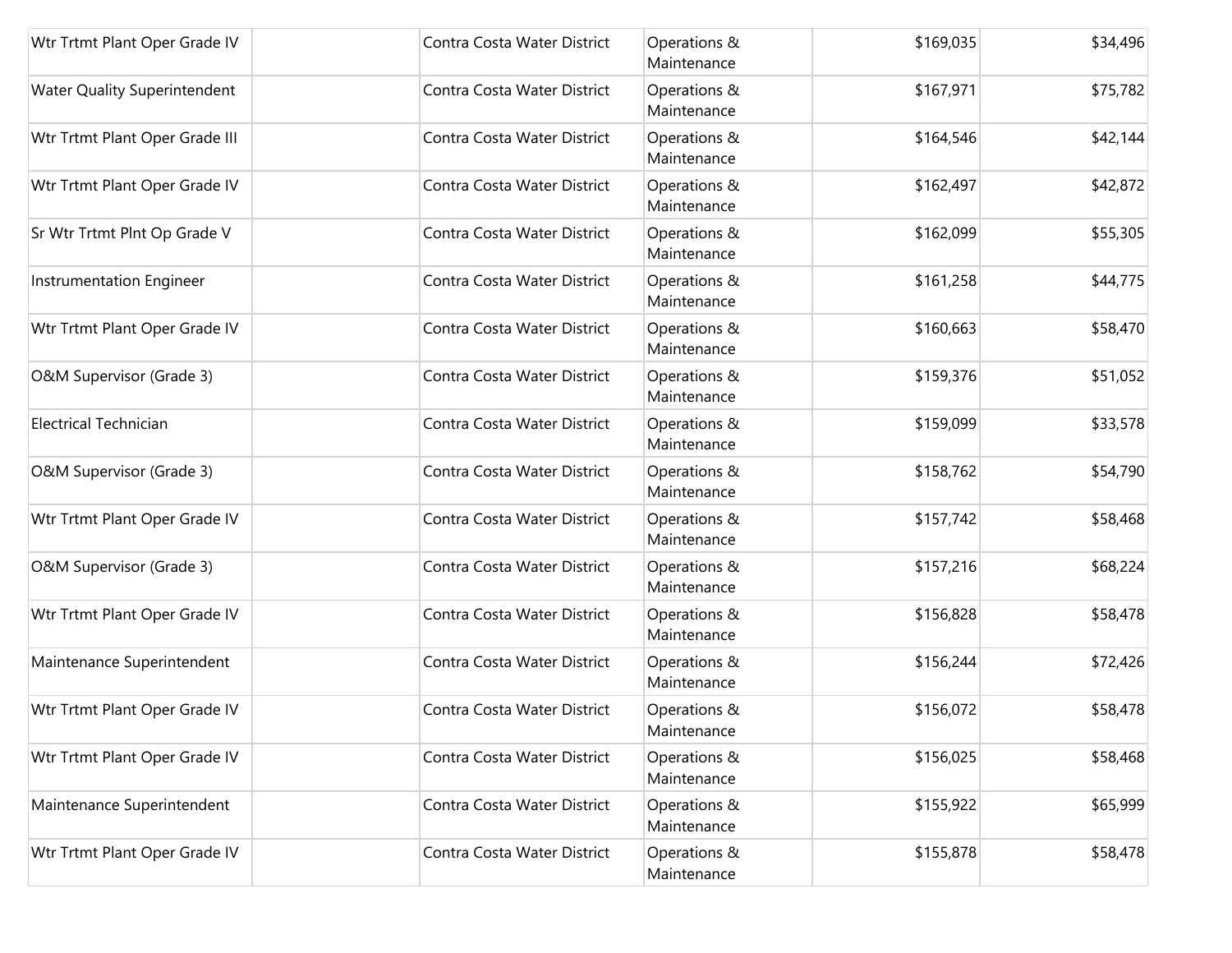| O&M Supervisor (Grade 3)     | Contra Costa Water District | Operations &<br>Maintenance | \$155,647 | \$61,478 |
|------------------------------|-----------------------------|-----------------------------|-----------|----------|
| O&M Supervisor (Grade 3)     | Contra Costa Water District | Operations &<br>Maintenance | \$154,671 | \$41,058 |
| Distribution Operator (Base) | Contra Costa Water District | Operations &<br>Maintenance | \$154,395 | \$28,705 |
| Distribution Operator (Base) | Contra Costa Water District | Operations &<br>Maintenance | \$154,121 | \$28,697 |
| O&M Supervisor (Grade 3)     | Contra Costa Water District | Operations &<br>Maintenance | \$153,813 | \$61,449 |
| O&M Supervisor (Grade 3)     | Contra Costa Water District | Operations &<br>Maintenance | \$153,675 | \$68,224 |
| Crew Leader - Field          | Contra Costa Water District | Operations &<br>Maintenance | \$153,326 | \$46,351 |
| Laboratory Supervisor        | Contra Costa Water District | Operations &<br>Maintenance | \$151,048 | \$70,630 |
| <b>Electrical Technician</b> | Contra Costa Water District | Operations &<br>Maintenance | \$150,961 | \$56,287 |
| O&M Supervisor (Grade 3)     | Contra Costa Water District | Operations &<br>Maintenance | \$149,886 | \$68,224 |
| O&M Supervisor (Grade 3)     | Contra Costa Water District | Operations &<br>Maintenance | \$147,546 | \$55,887 |
| Administrative Analyst II    | Contra Costa Water District | Operations &<br>Maintenance | \$145,721 | \$38,752 |
| <b>Electrical Technician</b> | Contra Costa Water District | Operations &<br>Maintenance | \$144,332 | \$33,579 |
| Maintenance Mechanic         | Contra Costa Water District | Operations &<br>Maintenance | \$142,225 | \$28,519 |
| Distribution Operator (Base) | Contra Costa Water District | Operations &<br>Maintenance | \$140,577 | \$51,400 |
| Crew Leader-Maintenance      | Contra Costa Water District | Operations &<br>Maintenance | \$138,548 | \$49,039 |
| <b>Electrical Technician</b> | Contra Costa Water District | Operations &<br>Maintenance | \$138,458 | \$57,556 |
| Distribution Operator (Base) | Contra Costa Water District | Operations &<br>Maintenance | \$138,371 | \$48,279 |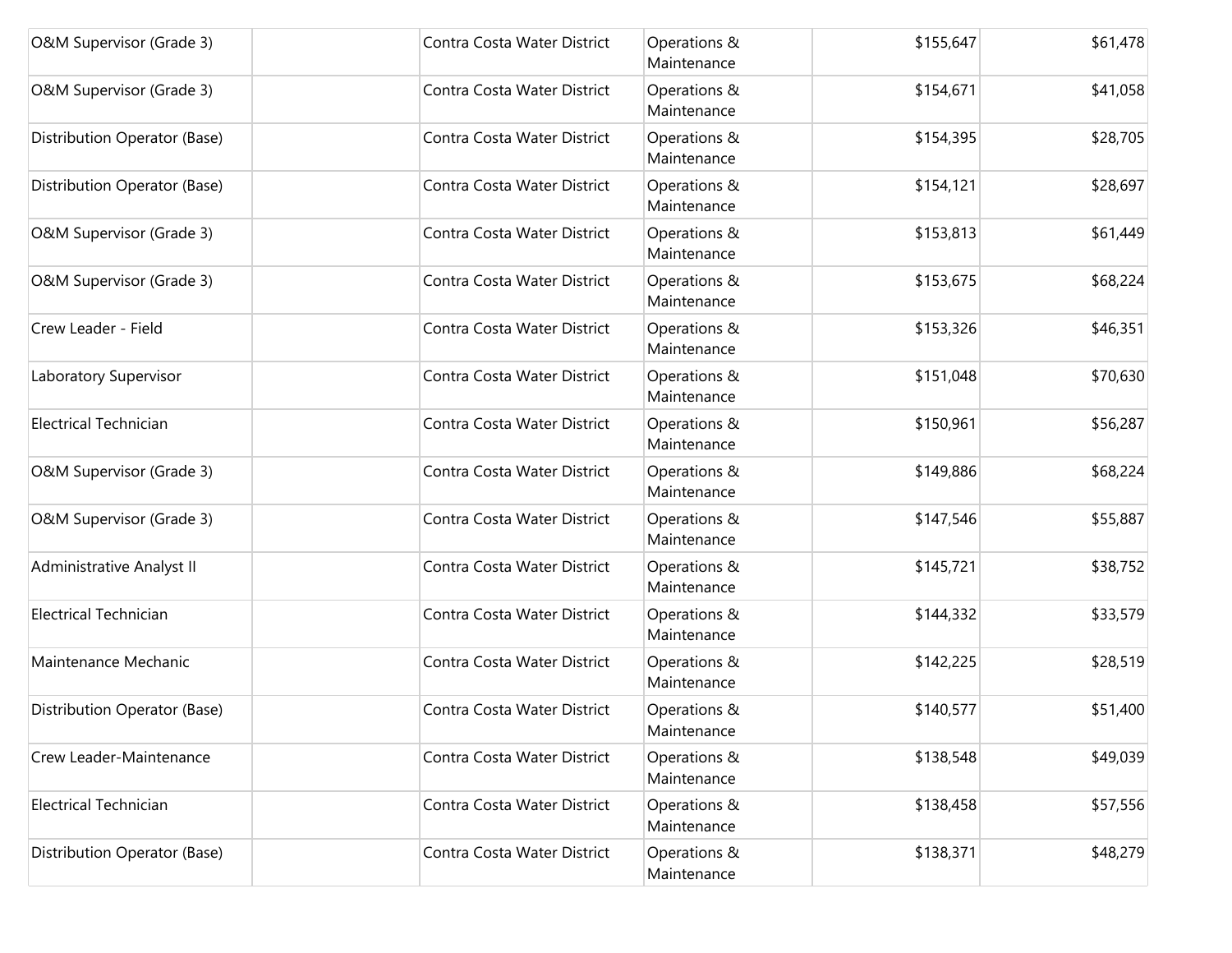| Instrument Technician        | Contra Costa Water District | Operations &<br>Maintenance | \$137,923 | \$57,556 |
|------------------------------|-----------------------------|-----------------------------|-----------|----------|
| Crew Leader - Field          | Contra Costa Water District | Operations &<br>Maintenance | \$137,384 | \$52,725 |
| Crew Leader-Maintenance      | Contra Costa Water District | Operations &<br>Maintenance | \$137,375 | \$31,559 |
| Crew Leader - Field          | Contra Costa Water District | Operations &<br>Maintenance | \$137,101 | \$37,970 |
| Utility Worker               | Contra Costa Water District | Operations &<br>Maintenance | \$136,333 | \$45,957 |
| Administrative Analyst II    | Contra Costa Water District | Operations &<br>Maintenance | \$136,138 | \$64,610 |
| Multi-Skilled Equipment Oper | Contra Costa Water District | Operations &<br>Maintenance | \$135,907 | \$21,934 |
| Distribution Operator (Base) | Contra Costa Water District | Operations &<br>Maintenance | \$135,621 | \$52,674 |
| O&M Supervisor (Grade 3)     | Contra Costa Water District | Operations &<br>Maintenance | \$134,880 | \$45,518 |
| Crew Leader-Field (Canal)    | Contra Costa Water District | Operations &<br>Maintenance | \$133,551 | \$29,042 |
| Multi-Skilled Equipment Oper | Contra Costa Water District | Operations &<br>Maintenance | \$133,494 | \$25,832 |
| Multi-Skilled Equipment Oper | Contra Costa Water District | Operations &<br>Maintenance | \$133,237 | \$33,159 |
| <b>Electrical Technician</b> | Contra Costa Water District | Operations &<br>Maintenance | \$132,347 | \$57,555 |
| Programmer Analyst           | Contra Costa Water District | Operations &<br>Maintenance | \$130,951 | \$57,813 |
| Chemist / Microbiologist     | Contra Costa Water District | Operations &<br>Maintenance | \$130,471 | \$32,789 |
| O&M Supervisor (Grade 3)     | Contra Costa Water District | Operations &<br>Maintenance | \$130,222 | \$29,730 |
| Crew Leader-Heavy            | Contra Costa Water District | Operations &<br>Maintenance | \$129,848 | \$53,570 |
| Instrument Technician        | Contra Costa Water District | Operations &<br>Maintenance | \$129,196 | \$49,913 |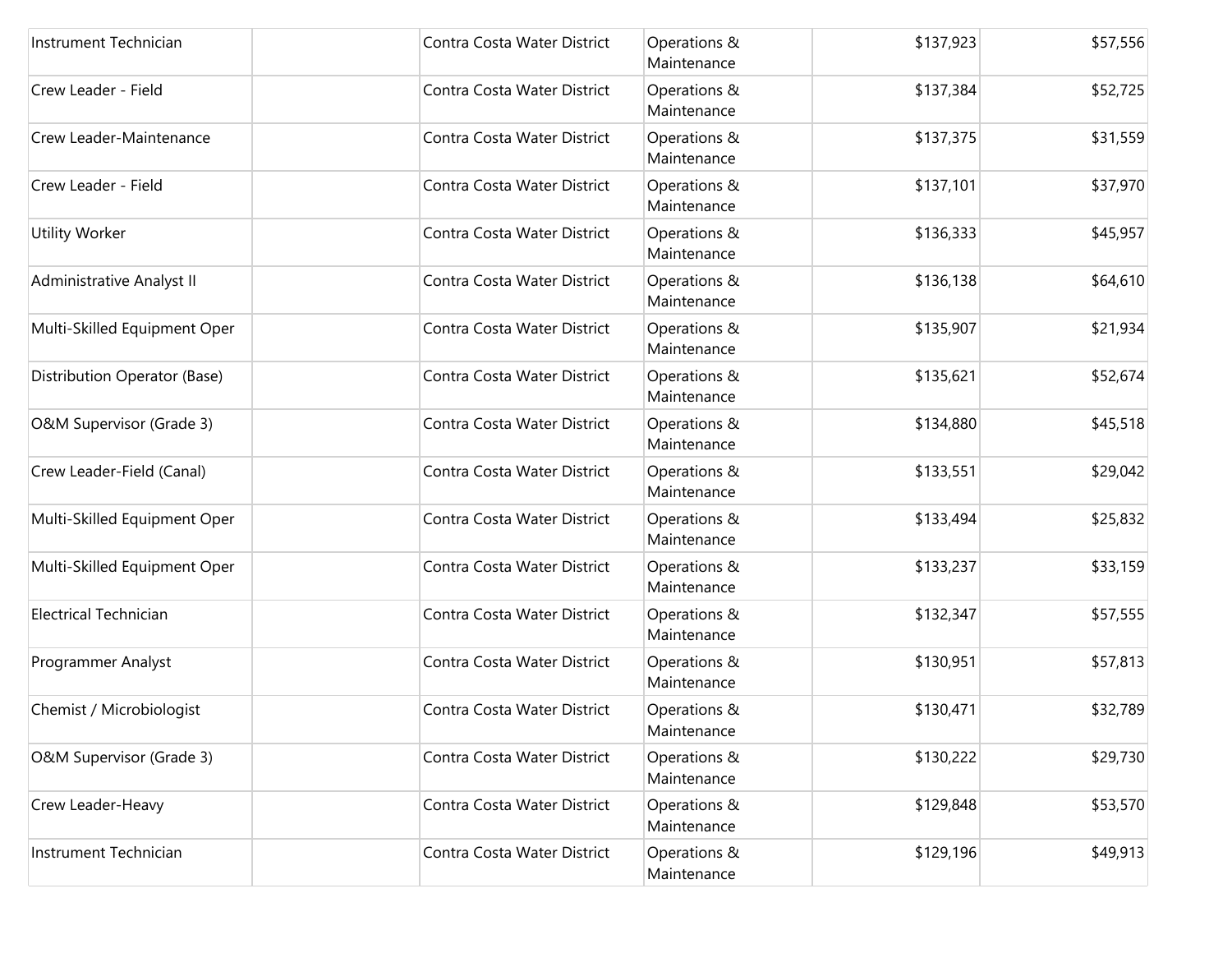| Instrument Technician          | Contra Costa Water District | Operations &<br>Maintenance | \$129,102 | \$41,386 |
|--------------------------------|-----------------------------|-----------------------------|-----------|----------|
| Instrument Technician          | Contra Costa Water District | Operations &<br>Maintenance | \$127,831 | \$56,287 |
| Instrument Technician          | Contra Costa Water District | Operations &<br>Maintenance | \$127,412 | \$56,287 |
| Instrument Technician          | Contra Costa Water District | Operations &<br>Maintenance | \$127,028 | \$56,287 |
| Senior Equipment Operator      | Contra Costa Water District | Operations &<br>Maintenance | \$126,203 | \$37,336 |
| Crew Leader-Maintenance        | Contra Costa Water District | Operations &<br>Maintenance | \$124,660 | \$54,991 |
| Maintenance Mechanic           | Contra Costa Water District | Operations &<br>Maintenance | \$124,341 | \$36,280 |
| Multi-Skilled Equipment Oper   | Contra Costa Water District | Operations &<br>Maintenance | \$124,140 | \$49,959 |
| Crew Leader-Services           | Contra Costa Water District | Operations &<br>Maintenance | \$123,875 | \$52,788 |
| Chemist / Microbiologist       | Contra Costa Water District | Operations &<br>Maintenance | \$123,503 | \$59,094 |
| Multi-Skilled Equipment Oper   | Contra Costa Water District | Operations &<br>Maintenance | \$122,321 | \$37,220 |
| <b>Utility Worker</b>          | Contra Costa Water District | Operations &<br>Maintenance | \$121,638 | \$23,807 |
| <b>Electrical Technician</b>   | Contra Costa Water District | Operations &<br>Maintenance | \$121,480 | \$36,475 |
| Administrative Analyst I       | Contra Costa Water District | Operations &<br>Maintenance | \$120,836 | \$45,201 |
| Asst Watershed Resc Specialist | Contra Costa Water District | Operations &<br>Maintenance | \$118,835 | \$53,146 |
| Multi-Skilled Equipment Oper   | Contra Costa Water District | Operations &<br>Maintenance | \$118,811 | \$36,531 |
| Chemist / Microbiologist       | Contra Costa Water District | Operations &<br>Maintenance | \$118,780 | \$51,334 |
| Crew Leader - Grounds Maint    | Contra Costa Water District | Operations &<br>Maintenance | \$118,391 | \$35,475 |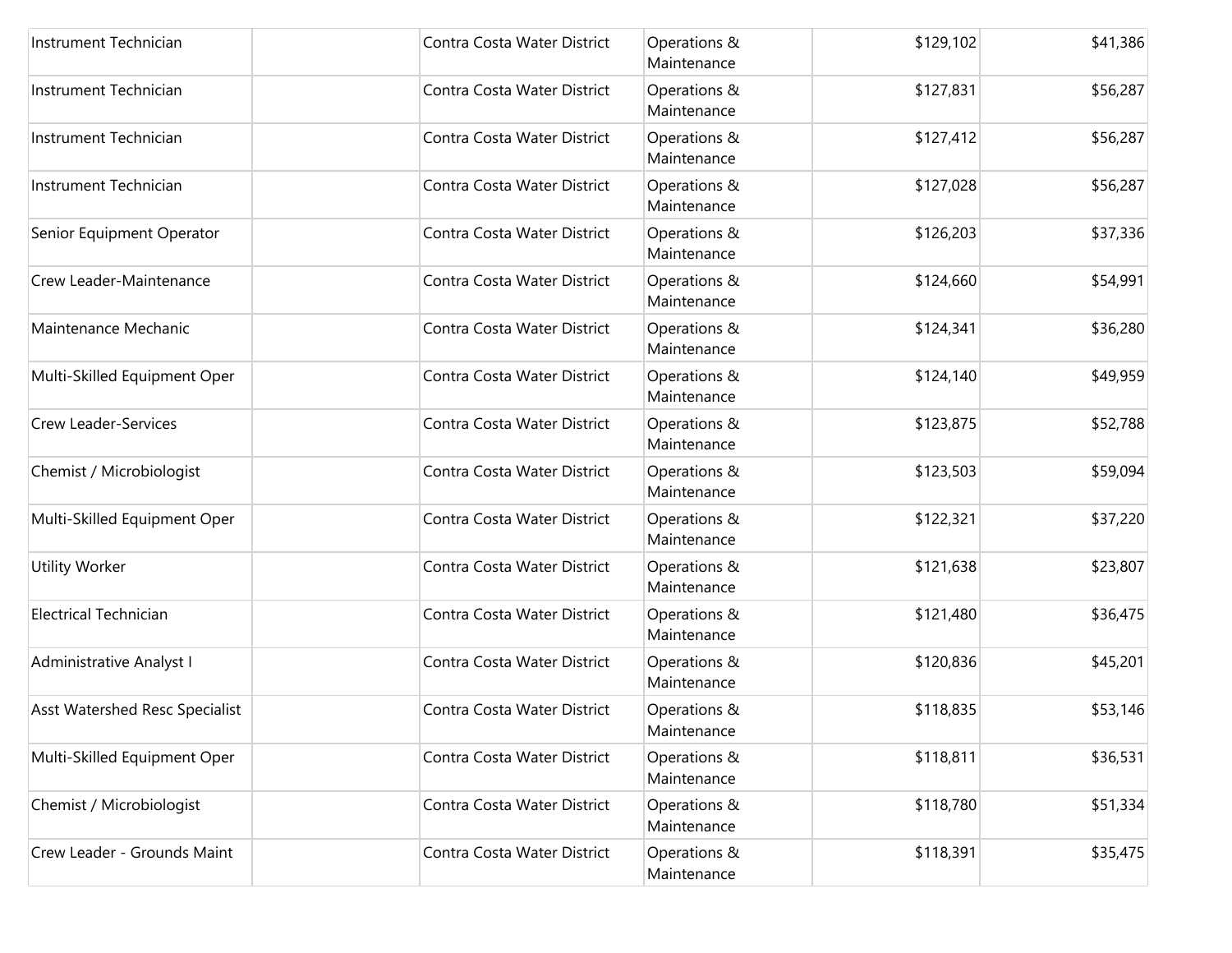| Multi-Skilled Equipment Oper   | Contra Costa Water District | Operations &<br>Maintenance | \$118,367 | \$50,862 |
|--------------------------------|-----------------------------|-----------------------------|-----------|----------|
| <b>Utility Worker</b>          | Contra Costa Water District | Operations &<br>Maintenance | \$117,855 | \$31,267 |
| Crew Leader - Locate           | Contra Costa Water District | Operations &<br>Maintenance | \$117,633 | \$51,656 |
| Crew Leader-Field (Canal)      | Contra Costa Water District | Operations &<br>Maintenance | \$116,711 | \$52,411 |
| Administrative Secretary       | Contra Costa Water District | Operations &<br>Maintenance | \$116,213 | \$28,892 |
| Crew Leader-Maintenance        | Contra Costa Water District | Operations &<br>Maintenance | \$115,989 | \$52,734 |
| Distribution Operator (Base)   | Contra Costa Water District | Operations &<br>Maintenance | \$115,888 | \$42,634 |
| Crew Leader-Maintenance        | Contra Costa Water District | Operations &<br>Maintenance | \$115,819 | \$54,763 |
| Crew Leader - Field            | Contra Costa Water District | Operations &<br>Maintenance | \$115,781 | \$52,725 |
| Multi-Skilled Equipment Oper   | Contra Costa Water District | Operations &<br>Maintenance | \$115,603 | \$48,789 |
| Water Qual Inspector (Grade 1) | Contra Costa Water District | Operations &<br>Maintenance | \$115,041 | \$44,753 |
| Crew Leader-Field (Canal)      | Contra Costa Water District | Operations &<br>Maintenance | \$114,054 | \$48,869 |
| Water Systems Technician II    | Contra Costa Water District | Operations &<br>Maintenance | \$113,932 | \$43,119 |
| Crew Leader-Field (Canal)      | Contra Costa Water District | Operations &<br>Maintenance | \$113,751 | \$53,020 |
| Multi-Skilled Equipment Oper   | Contra Costa Water District | Operations &<br>Maintenance | \$113,590 | \$33,531 |
| Multi-Skilled Equipment Oper   | Contra Costa Water District | Operations &<br>Maintenance | \$113,121 | \$45,224 |
| Crew Leader - Grounds Maint    | Contra Costa Water District | Operations &<br>Maintenance | \$112,024 | \$51,645 |
| Crew Leader-Maintenance        | Contra Costa Water District | Operations &<br>Maintenance | \$111,384 | \$49,597 |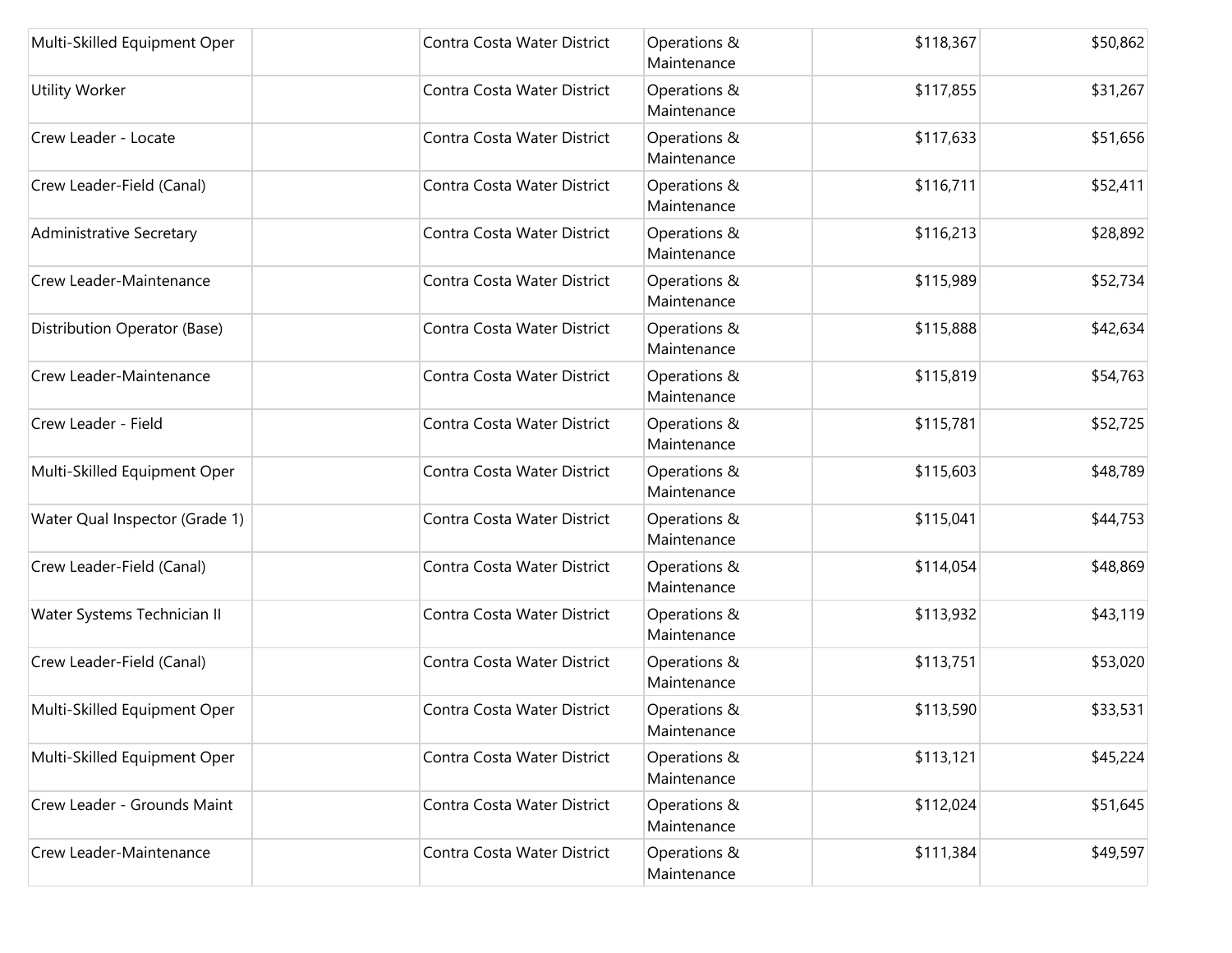| Wtr Trtmt Plant Oper Grade IV     | Contra Costa Water District | Operations &<br>Maintenance | \$111,034 | \$30,641 |
|-----------------------------------|-----------------------------|-----------------------------|-----------|----------|
| Chemist / Microbiologist          | Contra Costa Water District | Operations &<br>Maintenance | \$109,514 | \$39,133 |
| Administrative Secretary          | Contra Costa Water District | Operations &<br>Maintenance | \$109,110 | \$25,132 |
| Water Systems Technician I        | Contra Costa Water District | Operations &<br>Maintenance | \$108,874 | \$41,224 |
| Maintenance Mechanic              | Contra Costa Water District | Operations &<br>Maintenance | \$108,540 | \$52,078 |
| Maintenance Mechanic              | Contra Costa Water District | Operations &<br>Maintenance | \$108,420 | \$46,853 |
| Multi-Skilled Equipment Oper      | Contra Costa Water District | Operations &<br>Maintenance | \$108,231 | \$50,863 |
| Maintenance Mechanic              | Contra Costa Water District | Operations &<br>Maintenance | \$107,433 | \$50,877 |
| Lab Tech (Base)                   | Contra Costa Water District | Operations &<br>Maintenance | \$106,679 | \$52,311 |
| Meter Technician                  | Contra Costa Water District | Operations &<br>Maintenance | \$105,934 | \$24,234 |
| Water Systems Technician I        | Contra Costa Water District | Operations &<br>Maintenance | \$105,807 | \$21,216 |
| Maintenance Mechanic              | Contra Costa Water District | Operations &<br>Maintenance | \$105,491 | \$45,704 |
| Utility Worker                    | Contra Costa Water District | Operations &<br>Maintenance | \$105,204 | \$21,934 |
| Multi-Skilled Equipment Oper      | Contra Costa Water District | Operations &<br>Maintenance | \$104,848 | \$34,693 |
| <b>Utility Worker</b>             | Contra Costa Water District | Operations &<br>Maintenance | \$104,848 | \$31,143 |
| Crew Leader - Grounds Maint       | Contra Costa Water District | Operations &<br>Maintenance | \$104,250 | \$51,633 |
| <b>Cross Connection Inspector</b> | Contra Costa Water District | Operations &<br>Maintenance | \$104,029 | \$23,092 |
| Maintenance Mechanic              | Contra Costa Water District | Operations &<br>Maintenance | \$102,109 | \$46,515 |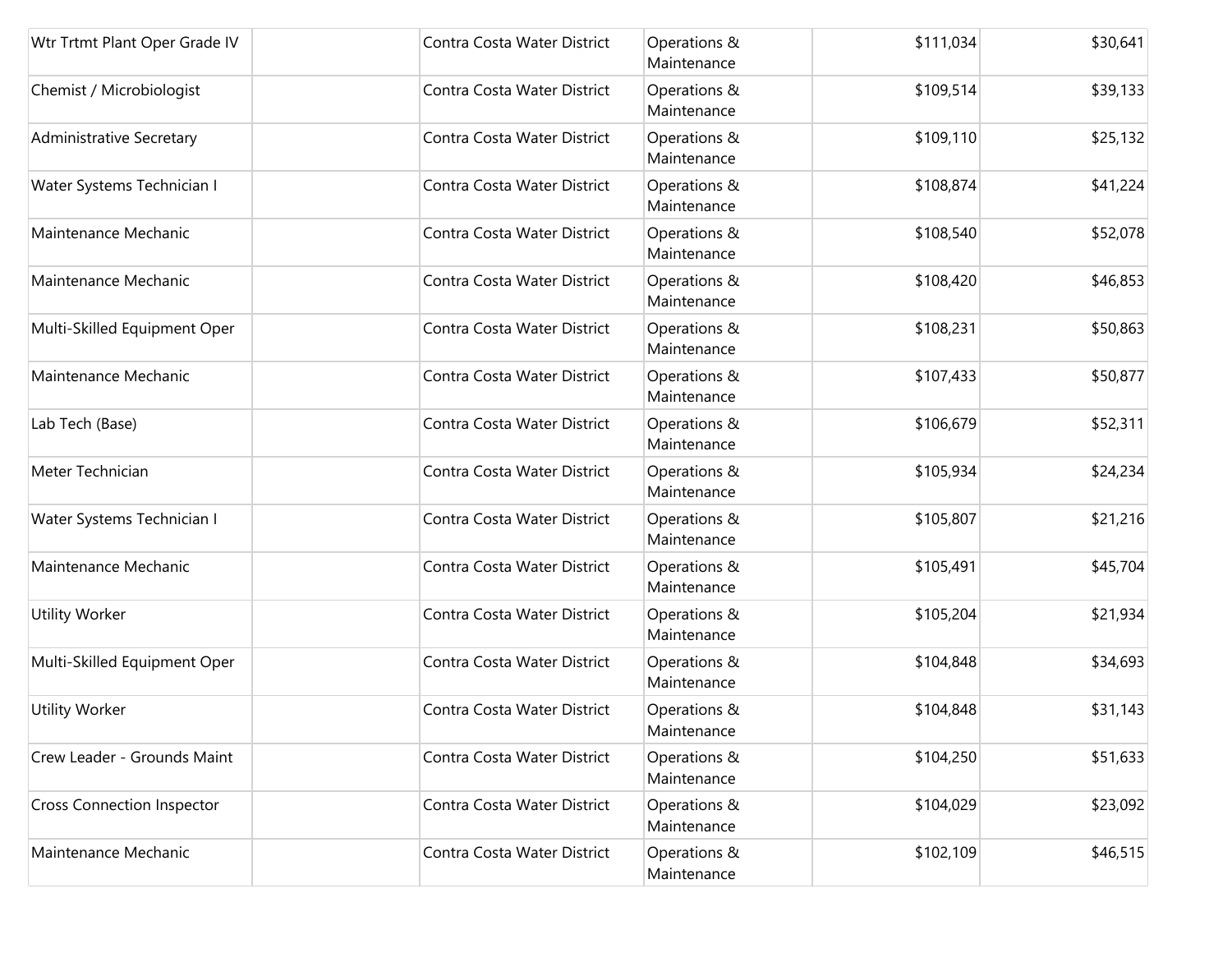| Water Qual Inspector (Grade 1)       | Contra Costa Water District | Operations &<br>Maintenance | \$101,208 | \$47,923 |
|--------------------------------------|-----------------------------|-----------------------------|-----------|----------|
| Multi-Skilled Equipment Oper         | Contra Costa Water District | Operations &<br>Maintenance | \$101,149 | \$28,628 |
| <b>Sr Cross Connection Inspector</b> | Contra Costa Water District | Operations &<br>Maintenance | \$100,738 | \$44,752 |
| Water Qual Inspector (Grade 1)       | Contra Costa Water District | Operations &<br>Maintenance | \$100,729 | \$48,526 |
| Administrative Secretary             | Contra Costa Water District | Operations &<br>Maintenance | \$99,913  | \$35,729 |
| Utility Worker (Canal)               | Contra Costa Water District | Operations &<br>Maintenance | \$97,101  | \$21,697 |
| Senior Meter Technician              | Contra Costa Water District | Operations &<br>Maintenance | \$96,348  | \$36,720 |
| Complaint Inspector                  | Contra Costa Water District | Operations &<br>Maintenance | \$96,032  | \$48,233 |
| Senior Clerk                         | Contra Costa Water District | Operations &<br>Maintenance | \$95,719  | \$29,836 |
| Distribution Operator (Base)         | Contra Costa Water District | Operations &<br>Maintenance | \$95,700  | \$47,668 |
| Utility Worker (Canal)               | Contra Costa Water District | Operations &<br>Maintenance | \$93,864  | \$42,193 |
| Maintenance Mechanic                 | Contra Costa Water District | Operations &<br>Maintenance | \$93,758  | \$1,814  |
| Water Systems Technician I           | Contra Costa Water District | Operations &<br>Maintenance | \$93,290  | \$31,078 |
| Utility Worker                       | Contra Costa Water District | Operations &<br>Maintenance | \$93,182  | \$21,795 |
| <b>Cross Connection Inspector</b>    | Contra Costa Water District | Operations &<br>Maintenance | \$92,429  | \$44,919 |
| Senior Equipment Operator            | Contra Costa Water District | Operations &<br>Maintenance | \$92,337  | \$46,881 |
| Grounds Maintenance Assistant        | Contra Costa Water District | Operations &<br>Maintenance | \$91,823  | \$48,233 |
| <b>Utility Worker</b>                | Contra Costa Water District | Operations &<br>Maintenance | \$91,624  | \$29,690 |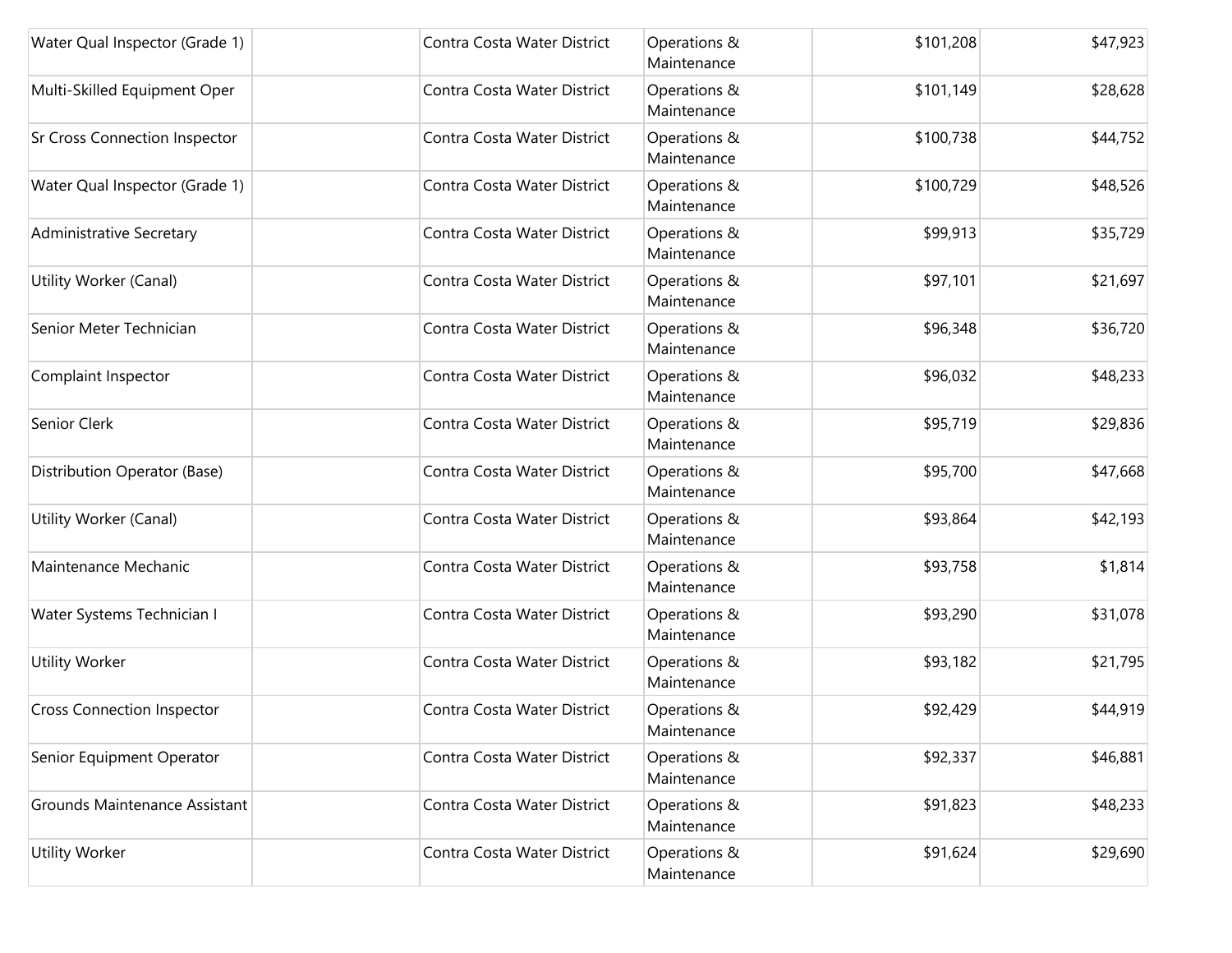| <b>Cross Connection Inspector</b> | Contra Costa Water District | Operations &<br>Maintenance | \$91,246 | \$48,145 |
|-----------------------------------|-----------------------------|-----------------------------|----------|----------|
| <b>Cross Connection Inspector</b> | Contra Costa Water District | Operations &<br>Maintenance | \$91,179 | \$30,992 |
| Water Systems Technician II       | Contra Costa Water District | Operations &<br>Maintenance | \$91,153 | \$32,482 |
| Crew Leader - Field               | Contra Costa Water District | Operations &<br>Maintenance | \$90,578 | \$32,953 |
| <b>Cross Connection Inspector</b> | Contra Costa Water District | Operations &<br>Maintenance | \$90,454 | \$45,395 |
| Senior Clerk                      | Contra Costa Water District | Operations &<br>Maintenance | \$90,327 | \$36,929 |
| Utility Worker (Canal)            | Contra Costa Water District | Operations &<br>Maintenance | \$89,840 | \$30,569 |
| <b>Electrical Technician</b>      | Contra Costa Water District | Operations &<br>Maintenance | \$89,832 | \$16,685 |
| Maintenance Mechanic              | Contra Costa Water District | Operations &<br>Maintenance | \$89,294 | \$43,947 |
| <b>Utility Worker</b>             | Contra Costa Water District | Operations &<br>Maintenance | \$88,724 | \$14,696 |
| Utility Worker (Canal)            | Contra Costa Water District | Operations &<br>Maintenance | \$88,566 | \$45,302 |
| Grounds Maintenance Assistant     | Contra Costa Water District | Operations &<br>Maintenance | \$88,423 | \$28,259 |
| Grounds Maintenance Assistant     | Contra Costa Water District | Operations &<br>Maintenance | \$87,724 | \$40,418 |
| Utility Worker (Canal)            | Contra Costa Water District | Operations &<br>Maintenance | \$86,244 | \$27,906 |
| Water Systems Technician I        | Contra Costa Water District | Operations &<br>Maintenance | \$84,578 | \$28,478 |
| Utility Worker (Canal)            | Contra Costa Water District | Operations &<br>Maintenance | \$84,214 | \$38,836 |
| <b>Utility Worker</b>             | Contra Costa Water District | Operations &<br>Maintenance | \$82,617 | \$45,311 |
| Senior Clerk                      | Contra Costa Water District | Operations &<br>Maintenance | \$80,209 | \$39,267 |